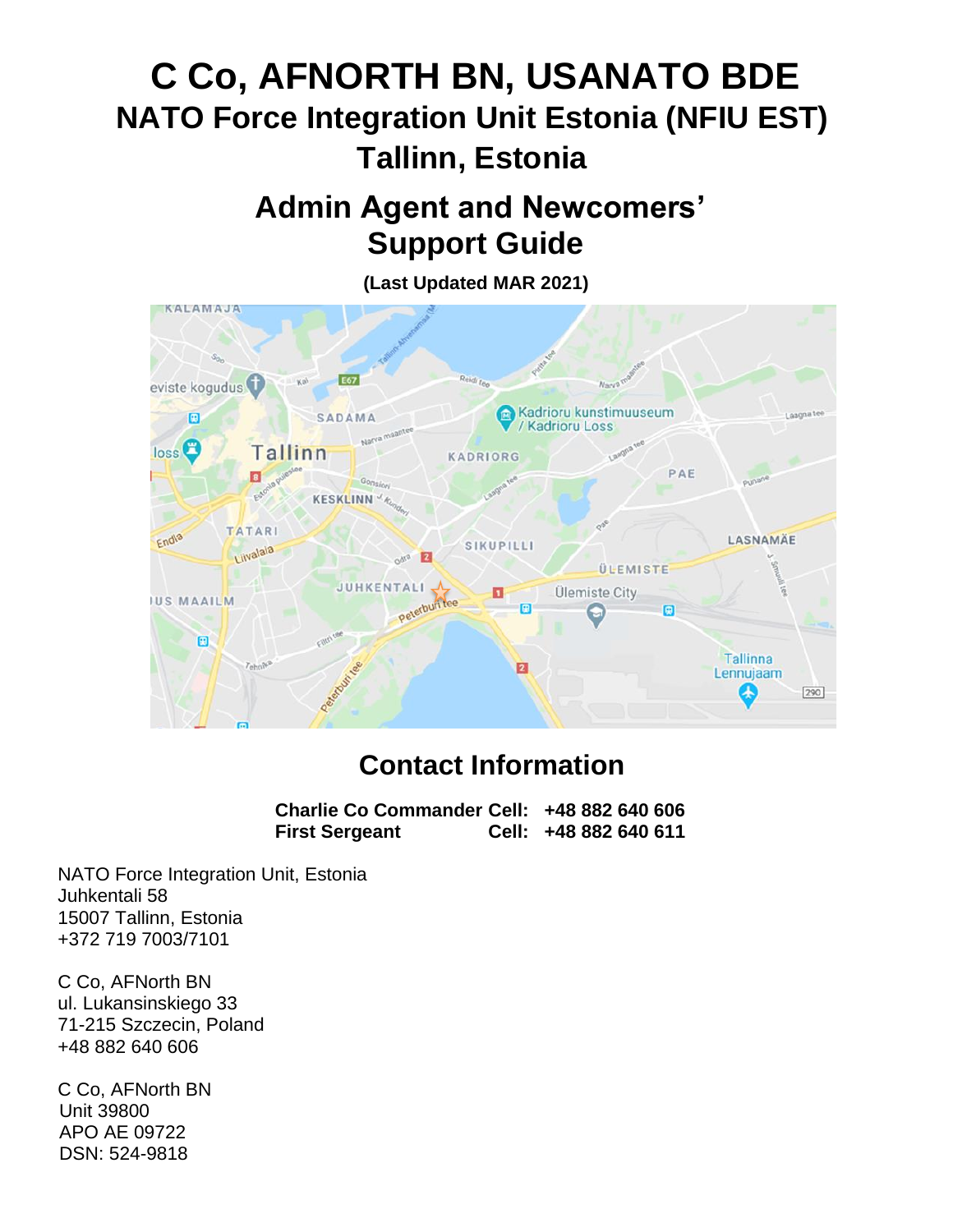## **Welcome**

I would like to take this opportunity to welcome you to NATO Force Integration Unit (NFIU) Estonia, Charlie Company, Allied Forces North Battalion (AFNORTH), and United States Army North Atlantic Treaty Organization (USANATO) Brigade. We have a very unique organization. The NFIU Estonia is located in Tallinn, Estonia and our company is located in Szczecin, Poland. The Battalion Headquarters is in Mons, Belgium and the Brigade Headquarters is at Sembach, Germany.

NATO Force Integration Unit Estonia's mission is to ensure that NATO member countries can deploy quickly and effectively to assist Estonia in order to fulfill NATO obligations. The obligations include Article 5 response, disaster assistance, training exercises and coordination.

C Co.'s mission is to enhance the well-being of individual Soldier and Family readiness through human resources, training, and logistical support. C Co HQs delivers support to members assigned to Poland, the Baltics, Czech Republic, Hungary and Slovakia.

All Family members, of qualifying age and Command Sponsored are required to travel with a no-fee passport. We also highly encourage you to hand-carry your training records, obtain "**copies**" of your medical and dental records, and documents required to in-process (i.e., PCS orders, DA Form 31, marriage certificate, birth certificate(s) for the children, household goods, vehicle shipping documents, and travel expense receipts). Also, it is best to bring at least 90 days of prescribed medication until you are enrolled in the TRICARE Overseas Program Prime Remote (TOP PR).

To financially prepare for this move, it will be important to allocate savings to cover initial PCS expenses upon arrival. These expenses will include housing security deposit, first month rent, realtor fee, fuel ration deposit, immediate-use household goods, annual insurance premium payment, vehicle inspection, registration and repairs, utility and internet deposits and cellular phone contracts. These initial costs can be in excess of \$5,000. Advances for housing security deposit and first month rent are available through the finance office. If you require additional financial information or support please contact your NSE NCO. After in-processing is complete, submit vouchers for reimbursable expenses, Move-In Allowance and Dislocation Allowance can be submitted. Please note, these payments may take several weeks to process.

The information below is not all inclusive and may change over time. It is especially important to check and verify a country's requirement for passport and visa.

## **Challenges**

Estonia borders Russia, Latvia, the Gulfs of Finland and Riga. We are part of the Eastern edge of the NATO border with Russia. Estonia has many islands in addition to mainland. Estonia is a country with a small military requiring substantial outside assistance to maintain protection. NATO member countries provide force rotations in Estonia to ensure modern air power and land forces remain present at sufficient levels to assist in potential future conflict. Procuring US equivalent standards of medical care, education for school aged dependents and overall quality of life are three of the foremost challenges that come with being posted at this remote location. Most quality of life services including housing leases, auto services, utility bill management, banking and cellular or internet require local language translation support.

## **Routine Admin Support**

All admin support such as actions, awards, evaluations, DD Forms 93, SGLV, leave and passes, SRB updates, rating scheme, MEDPROS updates, FVAP, and all other routing HR related actions are handled by the National Support Element (NSE) which is the company headquarters at Szczecin. The NSE supports their assigned personnel and BN's mission by ensuring individual Soldier and Family Readiness through administrative, HR, logistics, operations, and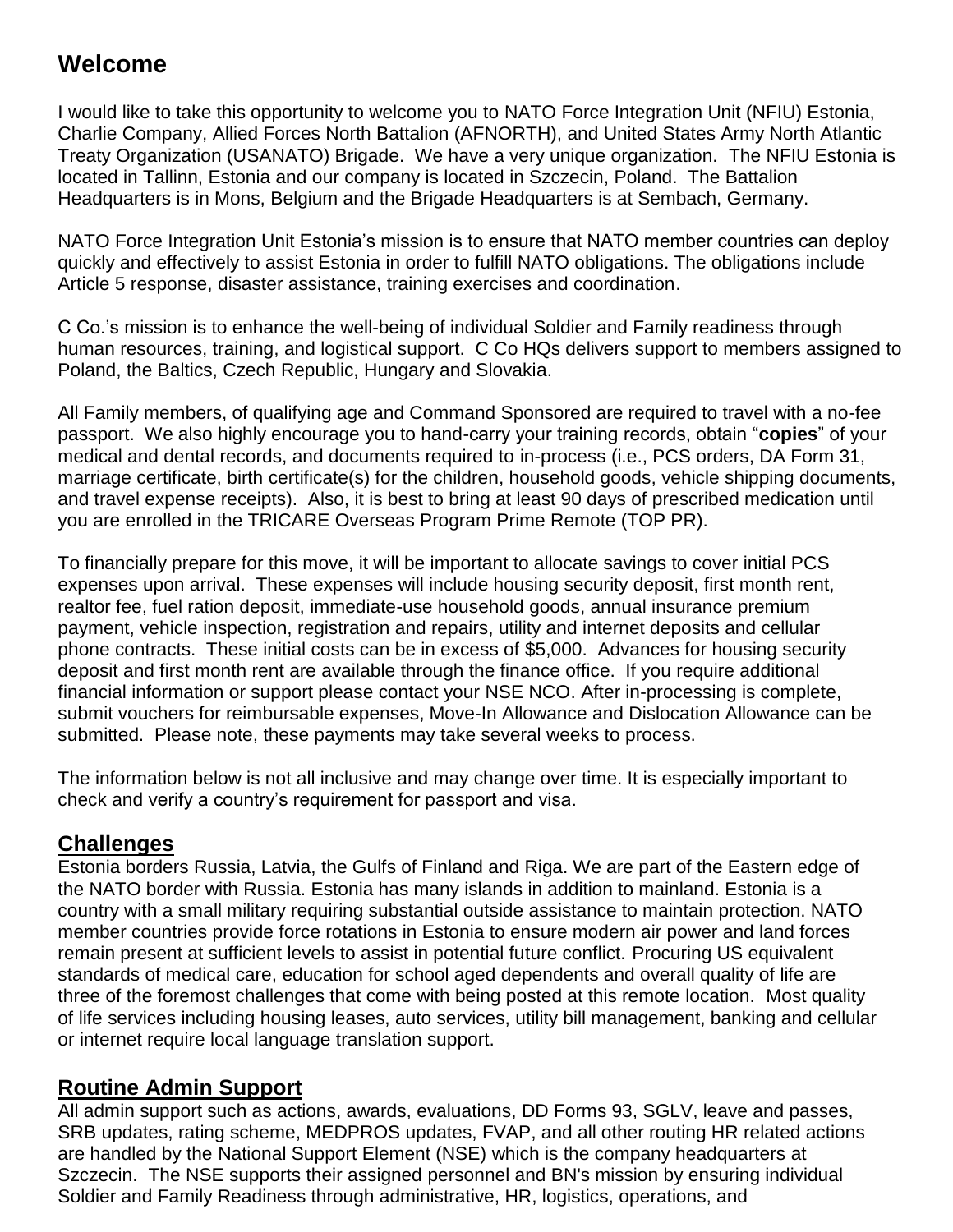communications support. They receive direct guidance from company leadership. NSE personnel will coordinate with the supporting Company and BN headquarters for all national support requirements for Army personnel.

NATO requirements will be coordinated through appropriate J sections.

#### **In-processing**

C Company HQs NSE will issue you an in or out-processing checklist. You will need to coordinate with your local NSE to ensure all requirements are met for these actions. Please follow each of the steps in the checklist and work closely with your sponsor and C Co NSE in submitting your required documents to start/stop your overseas entitlements, and establish your network access (in the USRAEUR domain). Your NATO installation will also have their own in/out-processing requirements with each staff section (J1, J2, J6, etc).

#### **Resources**

#### **Garrison Support**

US Army Garrison Bavaria – Grafenwoehr Germany Training Area is the closest Army Installation to Eastern European/Baltic countries. Often, C Co personnel will visit the DEERs office, Health and Dental Clinic, Passport Office, Finance, Housing Office, MWR, PX and Commissary. C Co HQ staff will be sending your in-processing documents to these respective offices during your transition. C Co utilizes USAG Bavaria as our servicing installation.

#### **Medical/Dental**

You are required to complete all PHA and dental requirements prior to arriving to the unit. Requirements include annual PHA, dental exam, immunizations, HIV, etc.

Dental care for the Soldiers must be done on the local economy through TRICARE International SOS (ISOS). Family members will receive dental care through enrollment in the TRICARE Overseas Dental Program managed by United Concordia.

TRICARE Overseas Program Prime Remote provides health care through International SOS to Active duty Service Members (ADSMs) and command sponsored Family members residing with them in designated overseas locations. Website:<http://www.tricare.mil/PLANS/HealthPlans/TPRO.aspx> Phone number: +44-20-8762-8384

Family members will need to be enrolled in TRICARE Overseas Program Prime Remote. It is best to contact the TRICARE Service Center at ++44-20-8762-8384 to enroll by phone.

Soldiers and Family members will be referred to local health care providers by International SOS. International SOS maintains a list of local hospitals, clinics, and providers who speak English. However, once you arrive at your scheduled appointment, it will not be guaranteed that you will be speaking to and English-speaking receptionist or nurse. ISOS can provide live translations during your appointment, via telephone, if coordinated prior to your visit.

#### **NON-EMERGENCY CARE**

NFIU military members receive their Role 1 medical service from Cyber Command Medical Center. That includes routine sick-call, primary dental care, referrals for specialist care. Military medical service is free of charges, costs raised by third parties should be borne by receiver and can be reimbursed according to own national regulations. Military medical service can provide services for active duty members only.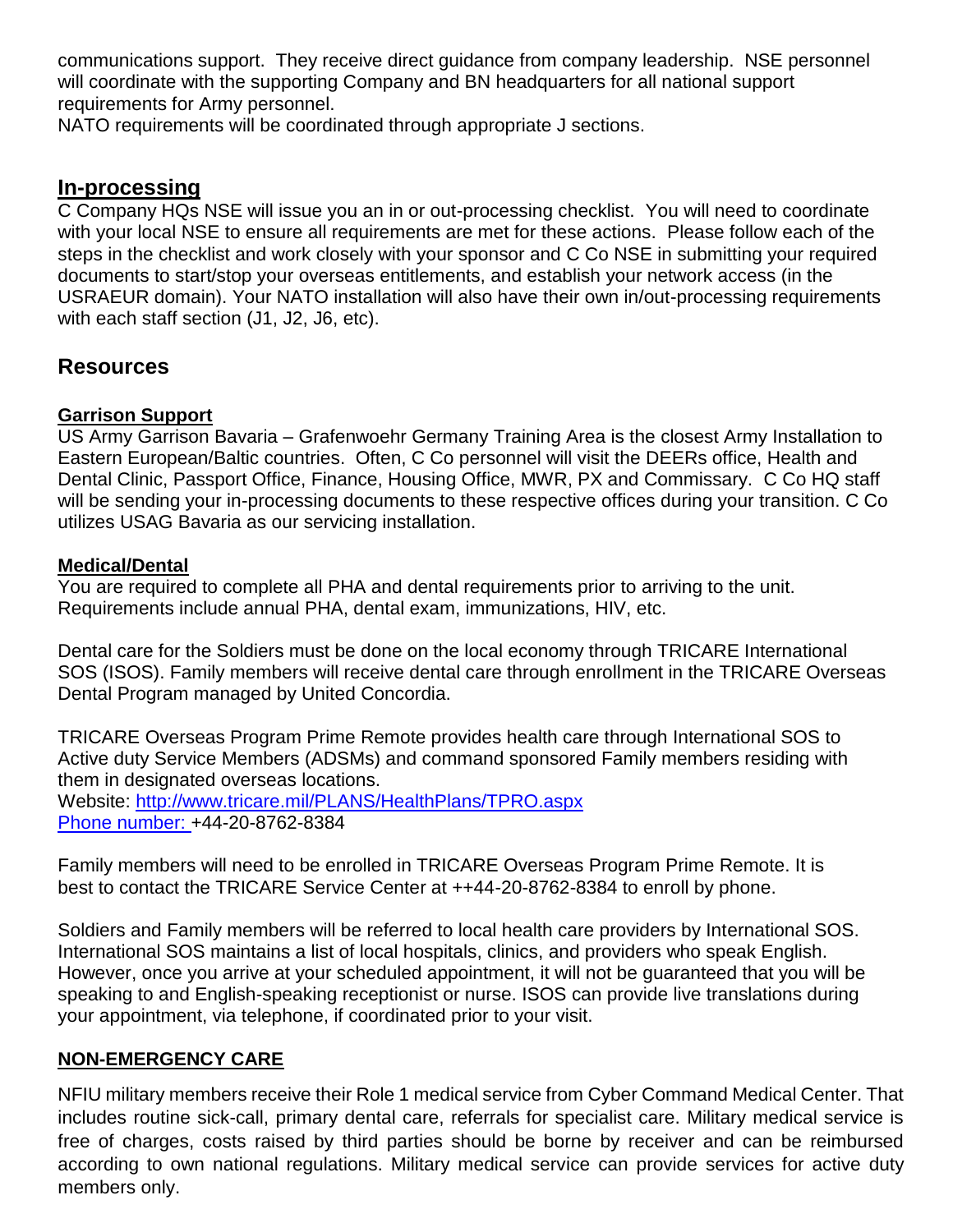If a member has any significant medical history, then respective medical documentation should be presented for Cyber Command medical center.

Cyber Command Medical Center appointments: +372 717 2480 Cyber Command Dentist appointments: +372 717 2485 Cyber Command address: Filtri tee 12, Tallinn

#### **Major hospitals in Tallinn are:**

North Estonia Medical Centre / Põhja-Eesti Regionaalhaigla <http://www.regionaalhaigla.ee/en> J.Sütiste 19, Tallinn Appointments: 617 1049

East-Tallinn Central Hospital / Ida-Tallinna Keskhaigla <http://www.itk.ee/en> Ravi 18, Tallinn Appointments: 1900

West Tallinn Central Hospital / Lääne-Tallinna Keskhaigla <http://www.keskhaigla.ee/?lang=en> Paldiski mnt 68, Tallinn Appointments: 6670679 or 1314

Tallinn Children's Hospital / Tallinna Lastehaigla <http://lastehaigla.ee/en/> Tervise 28, Tallinn Appointments: 697 7200

#### **EMERGENCY CARE**

#### **Emergency phone number 112**

In Estonia and elsewhere in the European Union (as well as in Island and Georgia) there is one emergency phone number (112) in use for calling the ambulance, police and rescue workers.

Ambulance is free of charge, including 112 service. The additional information about healthcare in Estonia, financing the healthcare services etc. is available at<https://www.haigekassa.ee/en>

**NFIU members who are EU citizens** need to take the following steps in applying for Estonian Health Insurance for themselves and their dependents:

Inform your employer about the need to complete form E106 or S1 (EU posted workers).

Visit the nearest local office of the Estonian Health Insurance Fund (http://www.haigekassa.ee/eng/ehif/contact) and fill in the application form for registration. Enclose two copies of your E106 or S1 form and a copy of your Estonian ID card or passport.

If there are any Family members living with you in Estonia, write their names and birthdates on the application form. Enclose copies of their Estonian identity card or residence card. If you do not yet have an Estonian ID card, but you do have a stamp in your passport, then make copies of the stamped page (take it with you).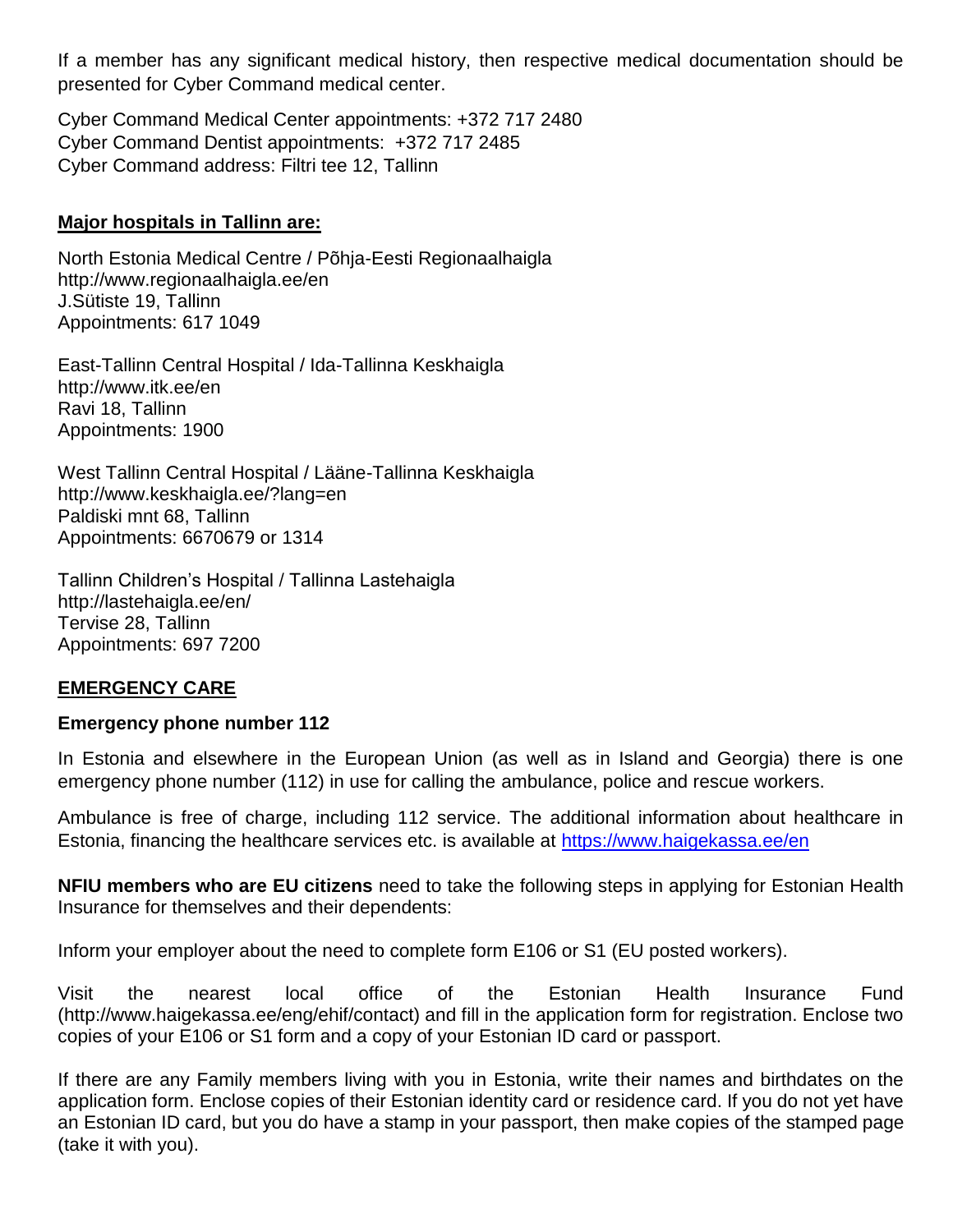According to the Regulation (EC) No 883/2004 of the European Parliament and of the Council article 17, an insured person or members of his family who reside in a Member State other than the competent Member State shall receive in the Member State of residence benefits in kind provided, on behalf of the competent institution, by the institution of the place of residence, in accordance with the provisions of the legislation it applies, as though they were insured under the said legislation.

According to the Estonian Health Insurance Act and Social Tax Act a legally married dependent spouse of the insured person has the right for state health insurance coverage if he or she:

- is raising at least one child under 8 years;
- is raising a child of 8 years of age until the completion of the 1st grade;
- is raising at least three children under 16 years of age;
- has less than five years to the pensionable age.

#### **Family physician**

The NFIU members and their dependents covered by Estonian health insurance should choose a family physician. The family physician is the first person to consult with in the case of illness. The family physician sends the person to a medical specialist, provides advice concerning the prevention of diseases, takes preventive measures and issues health certificates, certificates of incapacity for work, and prescriptions.

The visit to family physician is always free. The family physician can ask a fee only for home visits. The fee payable for a home visit of the family physician is up to 5 EUR. The family physician may also demand a reasonable charge for the issue of documents (except for certificates of incapacity for work and prescriptions). If the family physician refers you to a specialist, you must pay a fee of 5 euros. **NFIU members who are not EU citizens** should either have medical insurance purchased by their employer or pay for the medical services used in Estonia the same way as uninsured locals.

In certain instances when specialty care is not found in the Tallinn community, ISOS will refer Soldiers and Family Members to the most appropriate location where the specialty care can best be provided, which may be Grafenwoehr Medical Facility or Landstuhl Military Medical Center.

#### **Graf Medical &Dental Clinic Hours of Operation**:

Mon-Fri 0730-1630, closed for federal holidays. Appointments +49 6371-9464-3000

## **Schools**

There is no DoD school in Tallinn, but there are a multitude of international schools across the city. Many of these are multicultural international learning communities using English language instruction, with other languages available. We encourage you to contact the schools and request a consultation to determine which school will meet your child's needs. Please work with your sponsor and the company to set up your NDSP (non-DoDEA) packet to process tuition costs. The full cost of these private schools are covered by DoDEA. For more information, please visit <https://www.dodea.edu/nonDoD/>

There are 3 levels of school education in Estonia: elementary level (algkool; up to 6th grade, ages 7- 12), basic school level (põhikool; 7th to 9th grade), and upper secondary school (gümnaasium; 10th to 12th grade).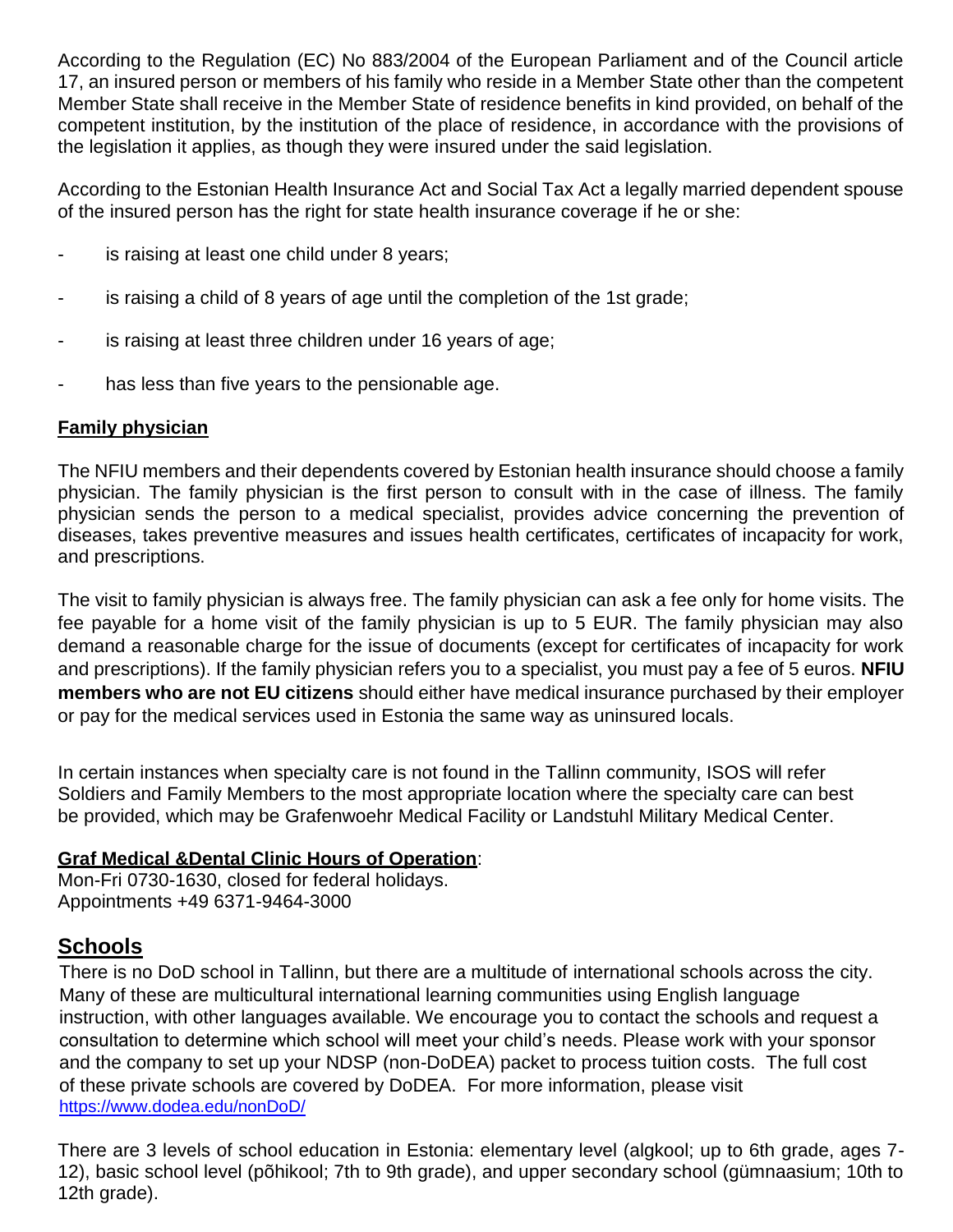English-language education is offered in the following schools:

- 1. The International School of Estonia. Their admissions policy can be accessed at the school's webpage [http://www.ise.edu.ee](http://www.ise.edu.ee/)
- 2. The Tallinn English College offers an International Baccalaureate Diploma Programme in English <https://tik.edu.ee/p/232-ib-in-tallinn-english-college>
- 3. The Tallinn European School [http://www.est.edu.ee](http://www.est.edu.ee/)

#### **Hobby education schools**

Tallinn municipal education system includes a number of voluntary hobby education schools that offer a selection of extra-curricular activities and courses in many areas of interest, e.g. art, music, dance, technology, sport, nature and languages. The admission ages for different courses vary, but the programs are generally available for ages 6 to 18.

#### **Higher education**

The largest universities/academies: located in Tallinn (the link refers to their English website:

- Estonian Academy of Arts (public) <http://www.artun.ee/en>
- Estonian Academy of Music and Theatre (public)<http://www.ema.edu.ee/?lang=eng>
- Estonian Business School (EBS) (private)<http://www.ebs.ee/en>
- International University Audentes (private)<http://audentes.ee/ib>
- Tallinn University (public)<http://www.tlu.ee/en>
- Tallinn University of Technology (public)<http://www.ttu.ee/en>

In addition<http://www.tallinn.ee/eng/Colleges-and-universities>

Part-time study opportunities are also widely available: look for the title "Open University" (usually under "Admissions") at the different institutions' websites.

#### **CHILDCARE FOR PRE-SCHOOLERS**

As for the daily schedule and curriculum of a kindergarten, they usually open between 07:00 to 07:30 (varies by kindergarten) and stay open until 18:00-19:00. Basic education in language and speech, math, arts and music, and physical activity is taught through playful activities, and play time (outdoors at least once a day if the weather permits), three regular meals (breakfast, lunch, and afternoon snack) and a 1.5-2 hour naptime are provided. Several kindergartens also have extracurricular voluntary activities available for children, sometimes for a small extra charge.

Further information on kindergartens in Tallinn can be found on the Tallinn City webpage. Generally, the description also corresponds to the situation of the municipalities around Tallinn.

There are several privately owned English language kindergartens in and around Tallinn.

*SM's ARE REQUIRED TO REGISTER SCHOOL AGED DEPENDENTS WITH THE NON\*DOD SCHOOLS PROGRAM, NDSP. ACCESS THE STUDENT ON LINE REGISTRATION (SOR) AT THIS LINK: HTTPS://WWW.DODEA.EDU/NONDOD/PROCEDURES/INDEX.CFM FOR ASSISTANCE WITH REGISTRATION, EMAIL NDSP.MANAGEMENT@HQ.DODEA.EDU OR CALL CIV 571-372-5863/1897 DSN 312-372-5863/1897.*

## **Housing**

There is no Government Quarters/Housing available. Families must reside in Private Leased Housing. Many of the local quarters may be smaller than what some Americans are accustomed to, but there are suitable housing available. The housing office in Ansbach, Germany will be processing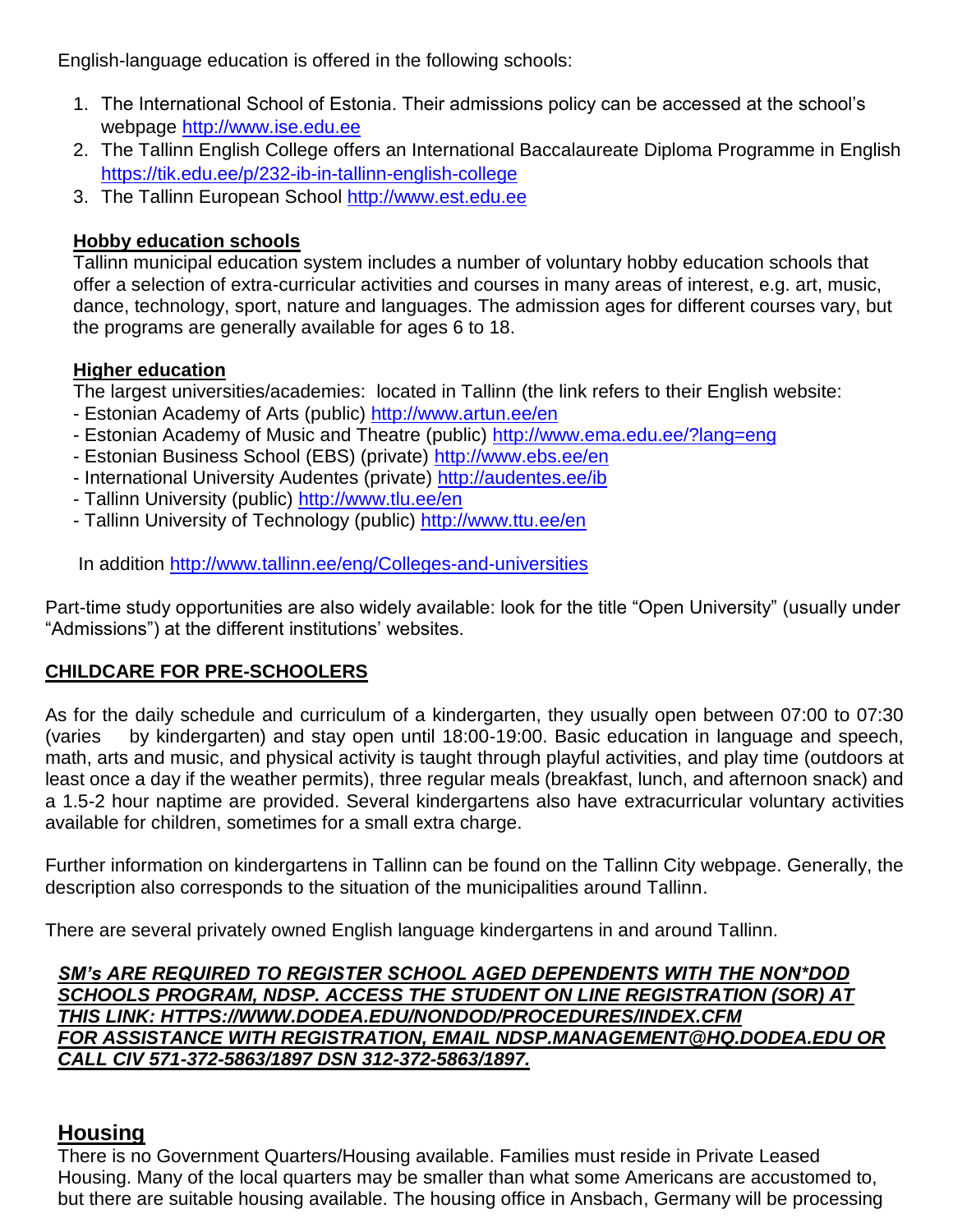your request to reside on the economy, lease agreement, realtor fee and other documents. Please contact the following personnel and the C Company HQs NSE when you arrive to anticipate their administrative requirements.

Kirstin Boynton, GM Claudia Price, GM USAG Ansbach Housing USAG Ansbach Housing E-mail: [Kirstin.s.boynton2.ln@mail.mil](mailto:Kirstin.s.boynton2.ln@mail.mil) E-mail: claudia.price.ln@mail.mil DSN: 314-467-3696 DSN: 314-467-3696 Comm: +49 9802-83-3696 Comm: +49 9802-83-3696

NATO/Remote Site Manager NATO/Remote Site Customer Assistant

You will find housing without closets, yet the overall living quarters are comfortable and accommodating. Having a positive outlook and considering ways to adapt to a completely different culture will enable you to overcome cultural differences. Many electrical appliances you currently own cannot be used on the European 220 voltage systems. However, most smart devices like cellphones, laptops and tablets can be plugged in to the wall via an adapter. Additionally, other 120v appliances will require a step-down transformer, which you can purchase after you arrive. It will be possible to order transformers via amazon and have them delivered to your new APO. Please see the mail information regarding timeliness and size restrictions. Other host nation online retailers may be a good option to obtain compatible electronic devices or transformers. Unfortunately, Furniture Management Office (FMO) lending is not available due to the distance from the Ansbach Housing Office. Real Estate offices typically require a fee equal to one month's rent excluding VAT. Recommended databases for searching apartments and accommodation are: [www.city24.ee](http://www.city24.ee/) [www.kv.ee](http://www.kv.ee/)

[www.ekspresskinnisvara.ee](http://www.ekspresskinnisvara.ee/)

EST NFIU is located in Central Tallinn, to the south of the Old Town, in Juhkentali district. Most of the city center (Kesklinn) is in walking distance from NFIU.

The map below gives you an overview of the different parts of Tallinn, with the red arrow pointing to NFIU.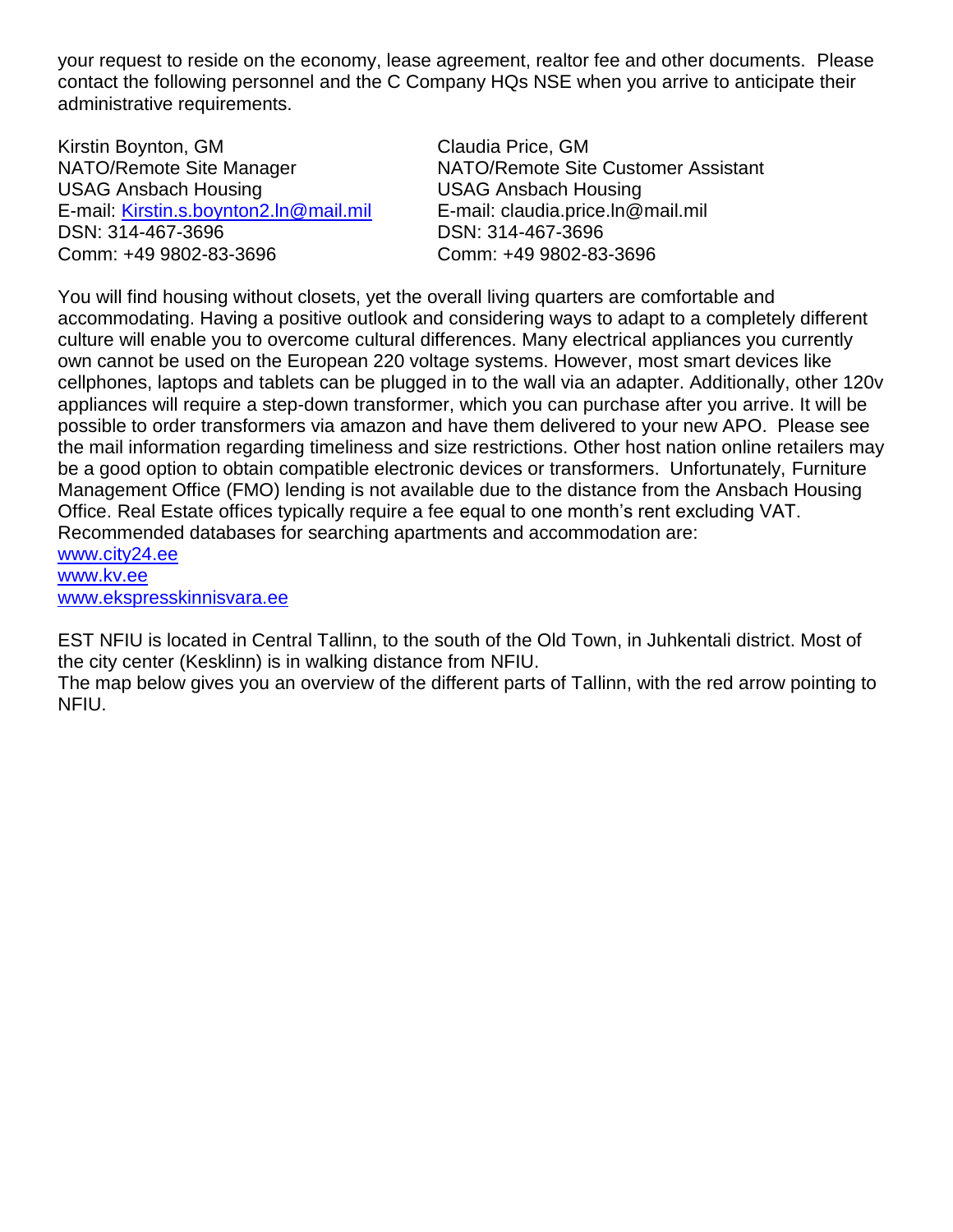

Real-estate companies usually provide full service from location choice through reaching lease agreement and helping with problems. The usual broker's fee is one month's rent which must be paid on signing of rental agreement. It is good to visit property for recce along with a local prior to property showing.

**The Old Town (Vanalinn)** is very popular with foreigners who want to feel the touch of the Middle Ages. The apartments are very special and unique, but you should take into consideration the downsides: the streets are very narrow and most of them not accessible by car so parking is a problem. During tourist season the streets are often crowded. Most of the buildings only have electrical heating system (costs are much higher compared to gas or central heating) so don't forget to ask about the estimated heating costs during winter period as they might be very high during the cold Estonian winters.

**The Centre (Kesklinn)** might be an option for you, if you appreciate a convenient lifestyle close to cafés, theatres, shopping centers etc. Finding a parking space is usually not a problem either, since most of the apartments come with a parking space.

**Kadriorg** is in walking distance from the Old Town, from the sea, from KUMU museum and from Kadriorg Park that is always a pleasure to visit. It is a dignified, safe and rather quiet area popular with the Estonian upper middle class. If you have a family, but would still like to live in town and do not appreciate traffic jams, this is the place for you.

**Pirita** is located near the seaside next to Kadriorg. This is a naturally nice and green living environment popular with young families, where you may find nice apartments in new buildings and detached houses for rent. The area offers many possibilities for recreational activities such as cross country skiing, jogging, cycling, roller skating etc. The downside is the traffic jams during rush hours. **Kalamaja** is located right opposite to the Old Town and is nowadays highly appreciated by young artistic people with its romantic renovated wooden houses. Although a few years back it was considered a rather dangerous area, today it is extremely popular and prices are comparable to the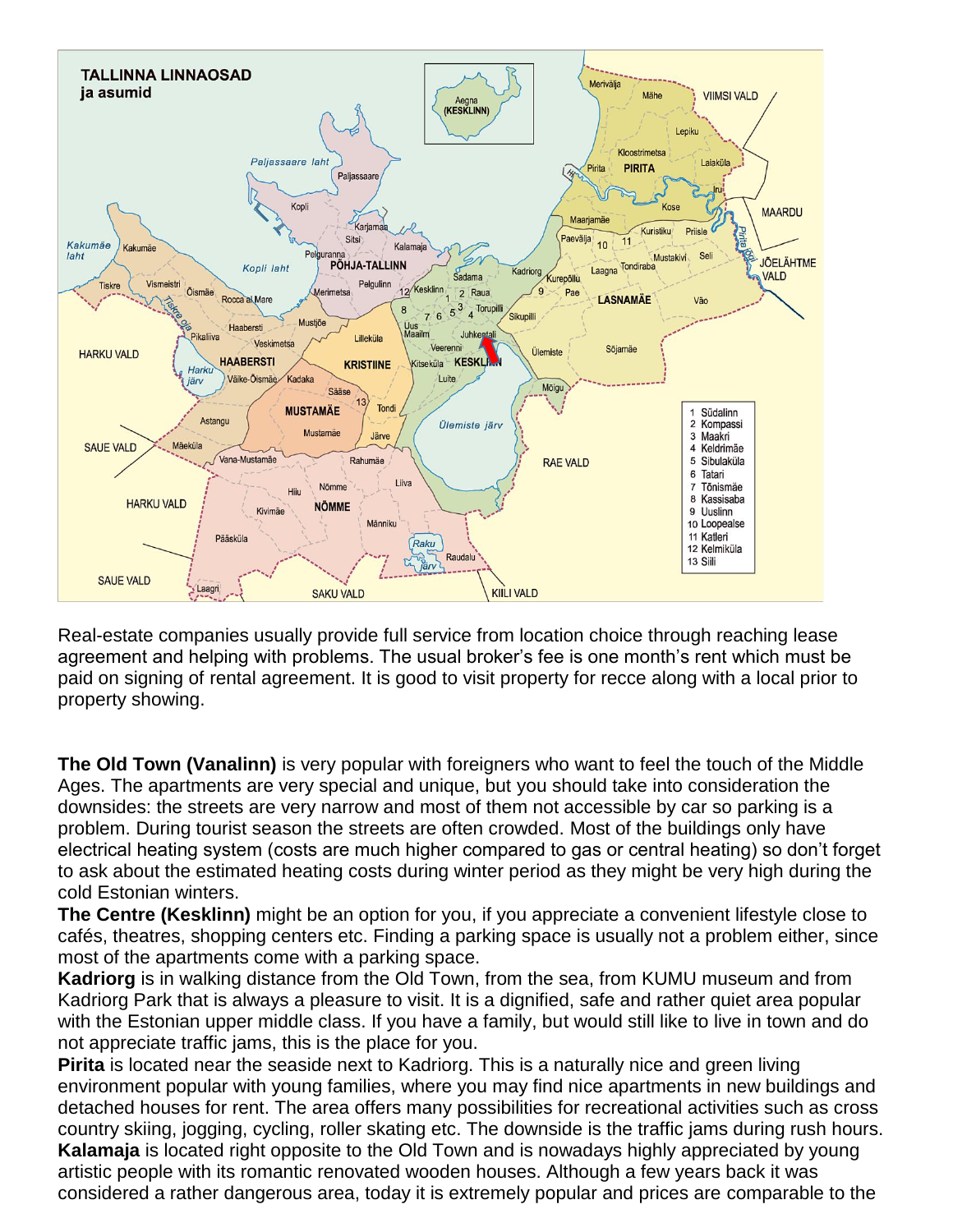rather posh area of Kadriorg,

In case you are looking for a living environment near the seaside in a lovely private residence close to Tallinn, you should keep an eye on the **Viimsi** and **Tabasalu** areas. The only downside, if you need to be connected to the Centre, is the traffic jams during rush hours.

#### **Furniture**

While looking for an apartment, you should keep in mind that most of the properties in Estonia are rented out fully furnished. Non-furnished properties usually cost around 10% less compared to fully furnished ones. In newer buildings (built in 2005-2015) prices are higher than in the old ones. [IKEA](https://www.ikea.ee/en/contacts)

#### **Payments**

It is not unusual that the landlord only accepts cash payments regarding rent and utilities. If this is the case you have no reason to be suspicious as long as the landlord will agree to prove receiving the payment with their signature every time. It is worth mentioning that utility costs come as an extra to the rental price you see in the advertisements and are calculated monthly on the basis of water, heating and electricity consumption.

The first payment usually consists of the first month´s rent in advance and a deposit. The renter usually also pays the real estate commission (in the amount of one month´s rent + VAT 20%), unless otherwise agreed.

NFIU does not have quartermasters position, however if necessary NFIU J1/J4 will assist you.

### **Passports/Visa**

Family members and US Government civilians traveling overseas are required to have passports. "No-fee passports" can be obtained at Government expense. The application process may take 4 to 6 weeks, so, you should begin the passport application process as soon as you receive your travel orders.

Tourist passports are needed for personal travel in Europe. You may apply for tourist passports on arrival, but for convenience it is recommended that you apply for the tourist passport while you're still residing in the United States. You can find more information on tourist passports from your local personnel services detachment, passport office nearest you, or from the U.S. State Departments official website at [http://travel.state.gov.](http://travel.state.gov/)

#### **Mail**

U.S. mail will be supported through the U.S. Embassy in Tallinn. Your sponsor will be able to assist you in gaining your Embassy access and mail box swap. Size restrictions do apply for parcels, which is often 18" by 18" to allow for room in a plastic mail delivery bag. However, we have seen larger items be delivered, but it is not guaranteed.

## **Banking**

Banking in Estonia is well developed, and financial matters are quite straightforward and convenient. Opening a bank account is very simple – you can do so at the nearest bank office; all you need for this is an ID card or passport.

**Swedbank** [https://www.swedbank.ee](https://www.swedbank.ee/) SEB Bank http://seb.eeLuminor Bank http://www.luminor.ee Krediidipank [http://www.krediidipank.ee](http://www.krediidipank.ee/)  LHV Bank <https://www.lhv.ee/en/>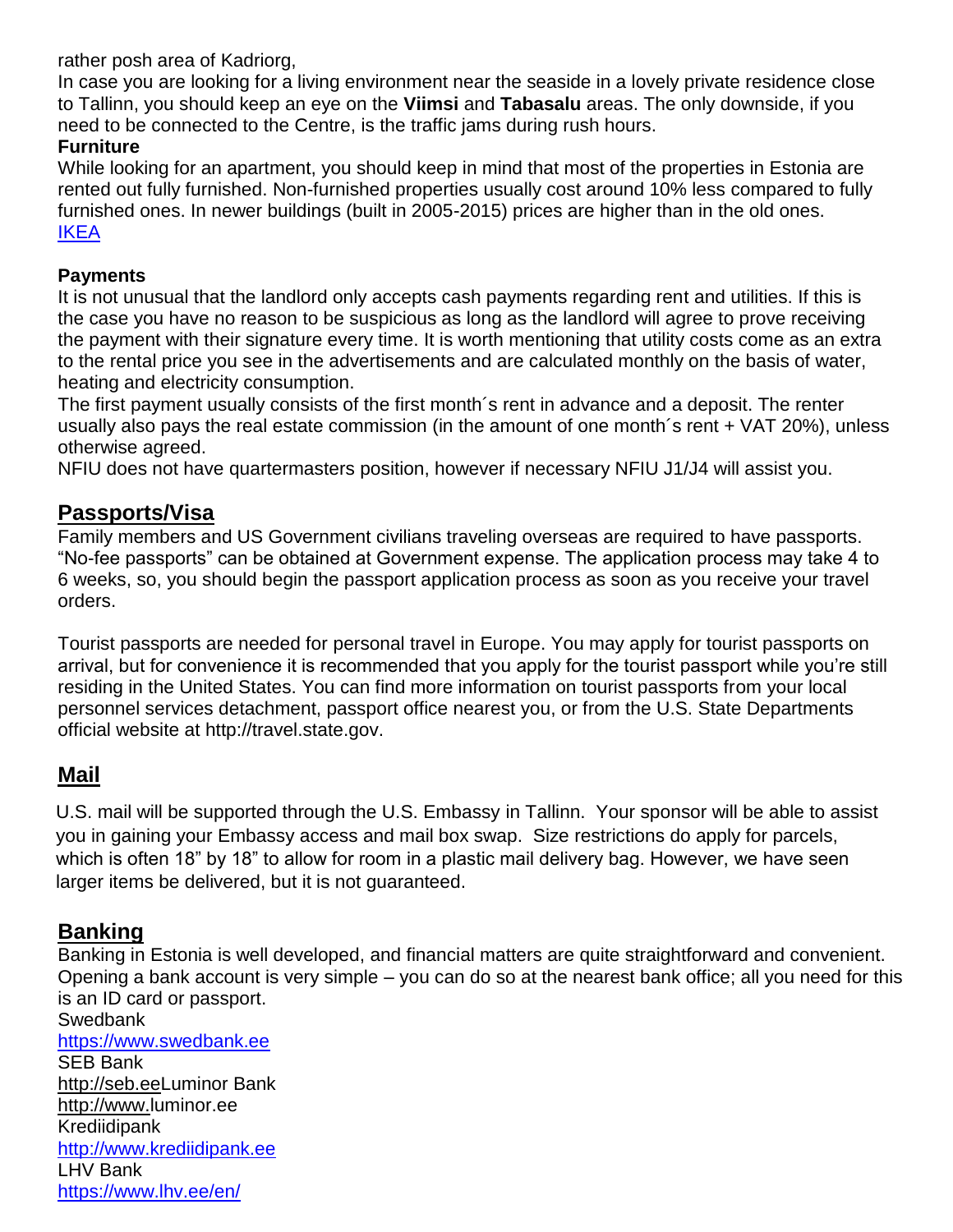In addition to cash, debit and credit cards are also accepted in most shops, restaurants and companies. The ATMs of the larger banks can be found in branch offices, petrol stations, larger supermarkets and other frequently visited places. VISA and MasterCard are widely accepted. Internet banking is very popular. When transferring money between countries, check the additional service charges, as these can be rather expensive.

ATM/cash point machines operate in three languages (Estonian, English and Russian).

## **Vehicles**

**License**: To legally operate your POV, you will need to apply for, and purchase an international driver's license. Many U.S. personnel in NATO accomplish this through AAA. Please reach out to your sponsor for alternatives if AAA is not available to you. Other licenses can be acquired, depending on agreements with the local government.

**Registration:** All private vehicles that are brought into Estonia for permanent or temporary use are subject to registration. Registration of a vehicle is necessary if the continuous stay exceeds one year. Vehicles imported from non - EU Customs Union states can be registered as temporarily imported vehicles (a state fee around 335 euros must be paid). Vehicles brought to Estonia from EU Customs Union member states or bought in Estonia can be registered using an Estonian representative (a state fee of ~61 euros if the car has previously been registered in Estonia and ~130 euros, if not). The best place for registering your car is ARK at Mäepealse tn 19, as there is a technical review office nearby and you can find an insurance company in the same building (IIZI). You can also make an appointment, so you don't have to wait in line:<http://www.mnt.ee/index.php?id=11451> More information about vehicle registration can be found at<http://ark.ee/index.php?id=10776>

Before the registration of the vehicle and receiving the registration certificate plus registration plate, the owner has to go through pre-registration inspection at the inspection station. At this location, vehicle documentation and adherence to the established standards of Estonia is verified, as well as the vehicle's compliance with the national technical requirements.

Pre-registration inspection is followed by the registration procedure. A vehicle can be registered under the name of only one person. But a person can name other drivers authorized to drive the car. If the vehicle is jointly owned, it will be registered under the name of only one of the owners.

After registering the vehicle and receiving the Estonian registration plate, it is obligatory to have Estonian 3rd party liability insurance. The amount and duration of car insurance is a matter of a particular insurance policy.

Information about the insurers in Estonia

[http://www.realtoreurope.com/search-](http://www.realtoreurope.com/search-company/?country=EE&category=7&search=1.show_form?plang=ENG&plink=0)

[company/?country=EE&category=7&search=1.show\\_form?plang=ENG&plink=0](http://www.realtoreurope.com/search-company/?country=EE&category=7&search=1.show_form?plang=ENG&plink=0)

Driving License: Estonia recognizes the driving licenses of both NFIU members and their dependents, provided that they satisfy the driving age requirement of 18 years.

If your driving license expires during your stay in Estonia then you should visit the traffic register office ARK at Mäepealse tn 19 Tallinn, 12618

The following must be submitted to the traffic register office to exchange (renew) the driving license:

- A personal identification document (passport, ID)
- The stamp in your passport
- The driving license to be exchanged issued by a foreign country. Your previous license will be taken away and ARK will return it to the institution who issued it
- A valid health certificate (issued by family physician)
- $\bullet$  A state fee of  $\sim$ 26 EUR must be paid
- An electronic photo taken at the traffic register office

Using an age-appropriate child seat is mandatory.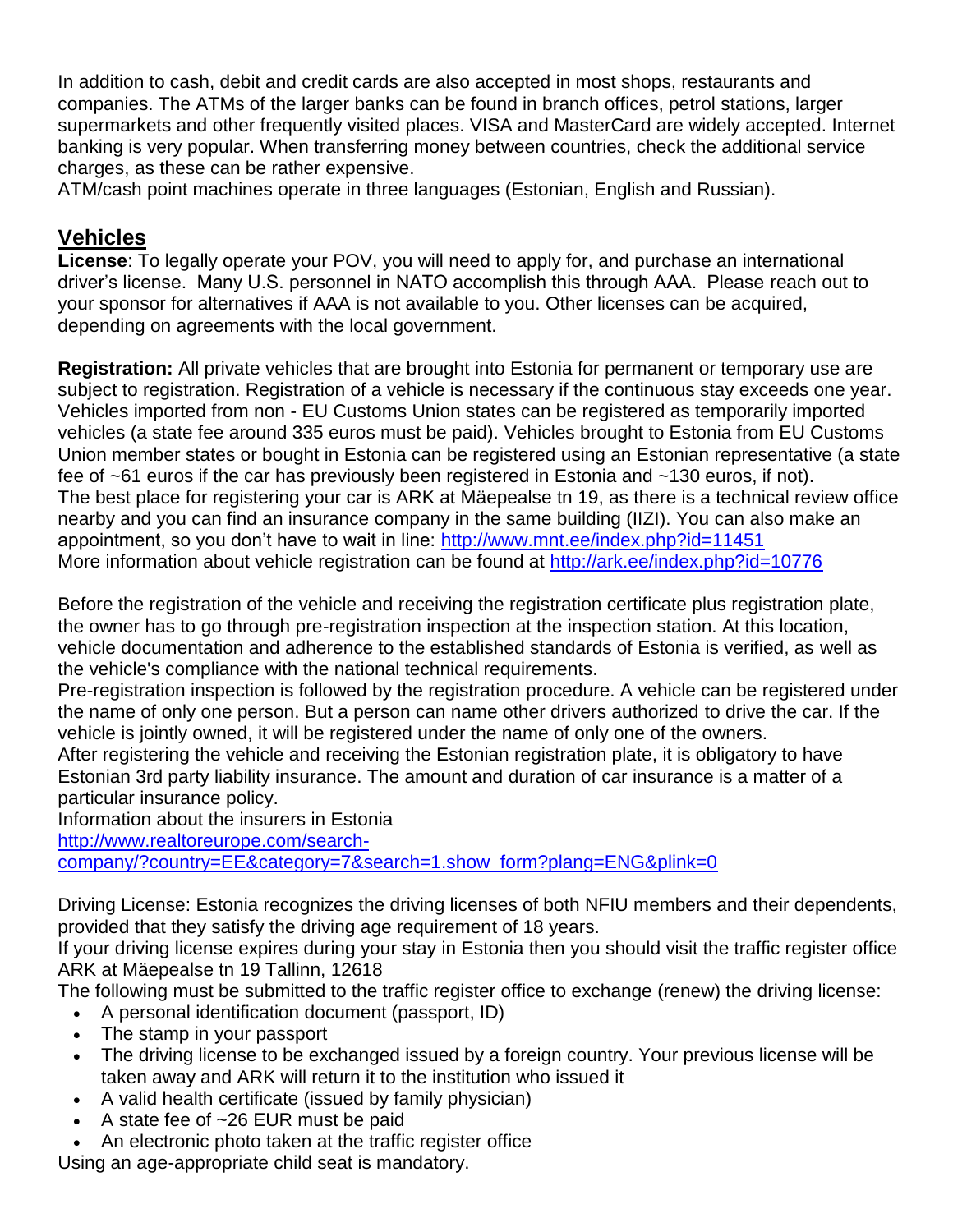**Fuel:** Fuel in Europe can cost up to three times the cost in the U.S. It is important to plan trips according to authorized fuel stations. Tax exemptions on petrol and fuels for privately owned vehicles is authorized, but limited to 100-400 liters per month, depending on the engine size of the registered vehicle or motor cycle, and the distance between home/work. The exact amounts exempted from tax will be laid down in NFIU regulations.

## **Transportation**

The Transportation office located on USAG Bavaria – Grafenwoehr. The arrival of Household Goods (HHG) will be coordinated through this office. Your sponsor will assist you in working with transportation personnel to ensure the delivery of your HHGs after you find a home. Once your housing contract is complete you can track your move at:<http://www.move.mil/> website. Upon notification of a shipment's arrival, you must schedule a delivery date and be at your quarters on that date to accept delivery. HHG shipments for newcomers to your location should not include Personally Owned Firearms (POF). Host nation law is to absolutely minimize the import of weapons. The need to have a weapon must be proven by the local authorities and there is no guarantee request will be approved. Newcomers will not have the option to store POFs in the unit arms room due to the limited available space or prohibition of POFs in your orders.

## **IT Support**

It support is not available at Tallinn. Instead this service is found at the C Co HQ at Szczecin. The company will process NIPR account requests and issue NIPR computers and hotspot devices. VPN access can also be requested from the C Co HQ if needed. Most of your emails will be on NATO Secret servers; the VPN can be used to access your .mil emails.

## **Reassignments**

When a SM out-processes from C Co their main POC is the C Company HQs NSE in Szczecin, Poland. The Company coordinates issuance of PCS orders from the BN MPD/S1 at Mons, Belgium and coordinates all out-processing requirements such as transportation and housing with the USAGs in Ansbach and Grafenwoehr.

## **Clearance**

The NATO Secret, SF86 renewals, and other clearances are process by the AFNORTH Bn S2 through the NSE at C Co HQ in Szczecin. If fingerprints are required, the Service member must travel to Grafenwoehr on TDY.

## **Hand Receipts**

The property books are controlled by the Company Commander at C Co HQ Szczecin, Poland.

#### **UCMJ**

UCMJ Company Grade is held by the Company Commander at Szczecin Poland C Co HQ. UCMJ Field Grade is held by the AFNORTH Battalion Commander at Mons, Belgium. GCMCA is held by the 7<sup>th</sup> ATC at Grafenwoehr SCMCA for E1 through E7 will be held by the AFNORTH Battalion Commander at Mons, Belgium. SCMCA E8 and above will be held at 7th ATC at Grafenwoehr.

## **Required Documents to Carry With You**

- PCS orders.
- Medical, dental, and Immunization Records.
- Marriage Certificates, Divorce Decrees, and Birth Certificates
- Passports (Soldier and family members).
- Social Security Cards.